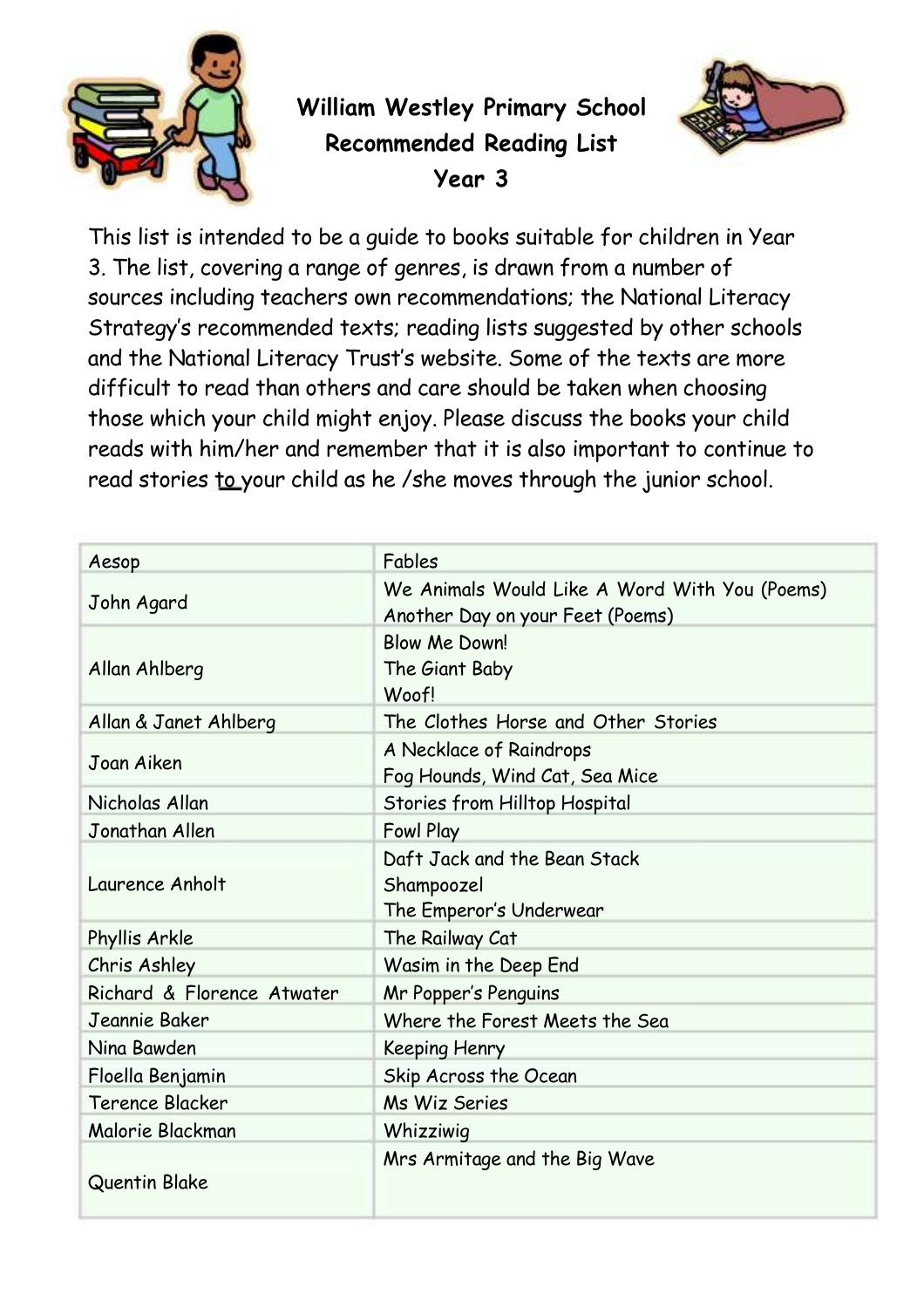|                         | <b>Freckle Juice</b>                 |
|-------------------------|--------------------------------------|
| Judy Blume              | Tales of a Fourth Grade Nothing      |
|                         | <b>Island of Adventure</b>           |
|                         | <b>Malory Towers</b>                 |
| Enid Blyton             | <b>St Clare's Series</b>             |
|                         | The Famous Five                      |
|                         | The Magic Faraway Tree               |
| <b>Michael Bond</b>     | A Bear called Paddington             |
| <b>Tony Bradman</b>     | Sam the Girl Detective               |
| Henrietta Branford      | Dimarche Diller Series               |
|                         | Spacebaby                            |
| <b>Jeff Brown</b>       | Flat Stanley                         |
| Marc Brown              | Arthur Baby-Sits                     |
|                         | Changes                              |
| <b>Anthony Browne</b>   | Zoo                                  |
|                         | Gorilla                              |
| <b>Melvin Burgess</b>   | The Earth Giant                      |
| <b>Betsy Byars</b>      | The Midnight Fox                     |
| <b>Ann Cameron</b>      | The Julian Stories                   |
| Humphrey Carpenter      | Mr Majeika                           |
| Ann & Reg Cartwright    | The Winter Hedgehog                  |
| Lauren Child            | Clarice Bean That's Me               |
|                         | Utterly Me, Clarice Bean             |
| Hans Christian Anderson | The Steadfast Tin Soldier            |
| <b>Beverley Cleary</b>  | Ramona Series                        |
|                         | Let's Twist Again                    |
| P. Cookson              | Teacher's Pet's                      |
|                         | Tongue Twisters and Tonsil Twizzlers |
|                         | (All poems)                          |
| J. Crebbin              | Cows Moo, Cars Toot (poems)          |
| Sharon Creech           | Love that Dog                        |
| <b>Helen Cresswell</b>  | A Gift from WinkleSea                |
|                         | The Sea Piper                        |
| Kevin Crossley-Holland  | Storm                                |
| Jennifer Curry          | Hands Off Our Hens                   |
|                         | Charlie and the Chocolate Factory    |
|                         | <b>Fantastic Mr Fox</b>              |
| <b>Roald Dahl</b>       | George's Marvellous Medicine         |
|                         | The BFG                              |
|                         | The Magic Finger                     |
| Niki Daly               | Jamela's Dress                       |
| Colin Dann              | Animals of Farthing Wood series      |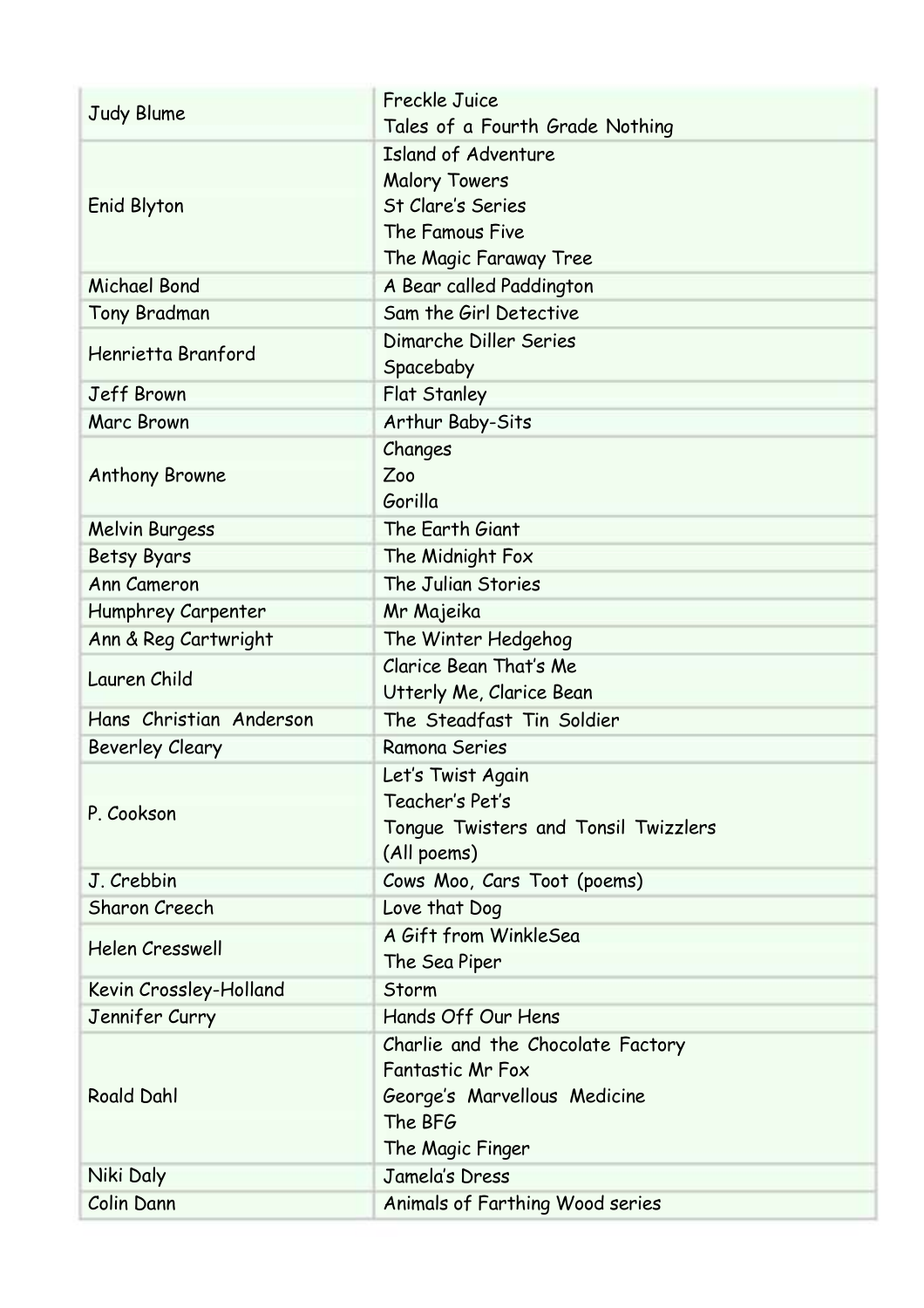| Paula Danziger           | The Cat Ate My Gymsuit                            |
|--------------------------|---------------------------------------------------|
| Meindert De Jong         | Hurry Home Candy                                  |
| Antoine de Saint-Exupéry | The Little Prince                                 |
| <b>Berlie Doherty</b>    | Willa and Old Miss Annie                          |
| <b>Helen Dunmore</b>     | <b>Amina's Blanket</b>                            |
| Dorothy Edwards          | My Naughty Little Sister Stories                  |
| Jan Fearnley             | Mr Wolf's Pancakes                                |
| <b>Anne Fine</b>         | How to Write Really Badly                         |
|                          | The Diary Of a Killer Cat                         |
| Louise Fitzhugh          | Harriet the Spy                                   |
|                          | Grandfather's Pencil and the Room of Stories      |
| Michael Foreman          | Jack's Fantastic Voyage                           |
|                          | War Boy                                           |
|                          | <b>Teasing Tongue Twisters</b><br>Loopy Limericks |
| J. Foster                | <b>Crack Another Yolk</b>                         |
|                          | <b>Word Spinning</b>                              |
|                          | Firewords<br>(All poems that play on words)       |
| Fiona French             | Little Inchkin                                    |
| <b>Vivian French</b>     | Aesop's Funky Fables                              |
| Sarah Garland            | Tex the Cowboy                                    |
| Paul Geraghty            | Solo                                              |
|                          | My Grandmother's Stories                          |
| Adele Geras              | Picasso Perkins                                   |
| Mike Gibbie              | Small Brown Dog's Bad Remembering Day             |
| Morris Gleitzman         | Two Weeks With The Queen                          |
| Rumer Godden             | The Story of Holly and Ivy                        |
| Nigel Gray               | <b>Running Away From Home</b>                     |
| G. Hallworth             | Down by the River (Poetry)                        |
| Mairi Hedderwick         | Katie Morag and the Wedding                       |
| <b>Stuart Henson</b>     | Who Can Tell? (with Wayne Anderson)               |
| Nigel Hinton             | <b>Beaver Towers</b>                              |
| Mary Hooper              | Spook Summer                                      |
|                          | The Great Twin Trick                              |
| <b>Anthony Horowitz</b>  | The Falcon's Malteser                             |
| Harry Horse              | The Last Cowboys                                  |
| Ted Hughes               | How the Whale Became                              |
|                          | The Iron Man                                      |
| Norman Hunter            | Incrediblania stories                             |
|                          | Professor Branestawm                              |
| Mick Inkpen              | Nothing                                           |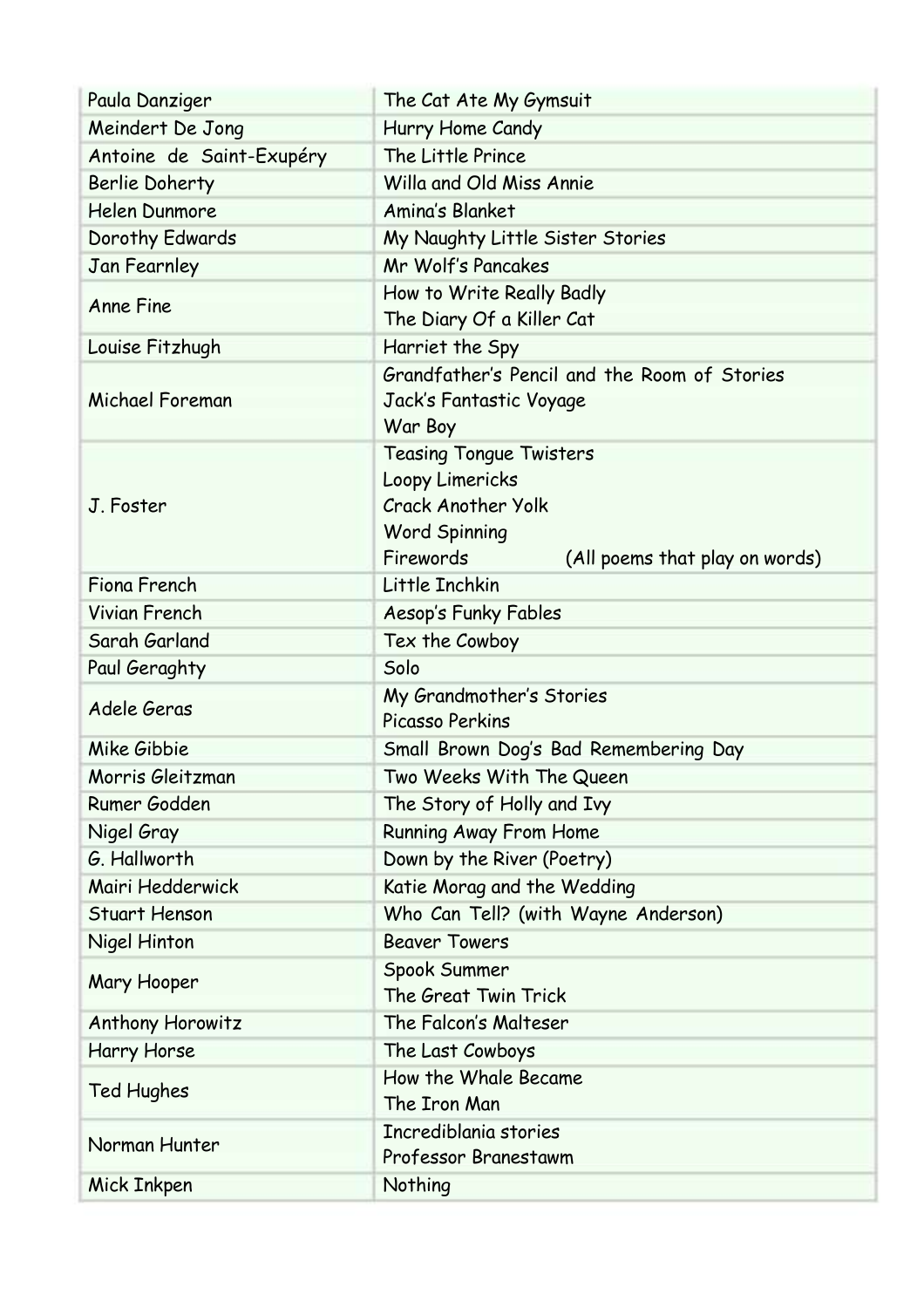| Tove Jansson           | The Moomins                                                                                                           |
|------------------------|-----------------------------------------------------------------------------------------------------------------------|
| Paul Jennings          | The Cabbage Patch Fib                                                                                                 |
| <b>Terry Jones</b>     | <b>Fantastic Stories</b>                                                                                              |
| Ann Jungman            | Vlad the Drac                                                                                                         |
| Gene Kemp              | Dog's Journey                                                                                                         |
| Dick King-Smith        | All Because of Jackson<br>Dragon Boy<br>The Golden Goose<br>The Hodgeheg<br>The Sheep-Pig                             |
| <b>Jenny Koralek</b>   | The Boy and the Cloth of Dreams                                                                                       |
| Elizabeth Laird        | <b>Secret Friends</b>                                                                                                 |
| Roger Lancelyn Green   | Myths of the Norsemen<br>King Arthur and His Knights of the Round Table                                               |
| Joyce Lankster         | Milly Molly Mandy series                                                                                              |
| Michael Lawrence       | Jiggy McCue series                                                                                                    |
| Robert Leeson          | The Dog who changed the World                                                                                         |
| <b>Rob Lewis</b>       | Lazy Daisy                                                                                                            |
| Astrid Lindgren        | Pippi Longstocking                                                                                                    |
| Jonathan Long          | The Cat that Scratched (with Korky Paul)<br>The Wonky Donkey                                                          |
| Margaret Mahy          | The Great Piratical Rumbustification and the Librarian<br>and the Robbers<br>Tingleberries, Tuckertubs and Telephones |
| <b>Jan Mark</b>        | Long Lost                                                                                                             |
| André Maurois          | <b>Fattypuffs and Thinifers</b>                                                                                       |
| Kara May               | Cat's Witch                                                                                                           |
| <b>William Mayne</b>   | <b>Lady Muck</b>                                                                                                      |
| Sam McBratney          | Jimmy Zest                                                                                                            |
| Alexander McCall Smith | The Perfect Hamburger                                                                                                 |
| Geraldine McCaughrean  | Daedalus and Icarus                                                                                                   |
| Roger McGough          | The Great Smile Robbery<br>Nailing the Shadow (Poetry)                                                                |
| Hilary McKay           | The Treasure in the Garden!                                                                                           |
| David McKee            | Charlotte's Piggy Bank                                                                                                |
| Colin McNaughton       | Have You Seen Who's Just Moved in Next Door to Us?<br>There's an Awful Lot of Weirdoes in Our<br>Neighbourhood        |
| A. Mitchell            | <b>Balloon Lagoon (poetry)</b>                                                                                        |
| Mary Medlicott         | The King with Dirty Feet and other stories                                                                            |
| Ursula Moray Williams  | The Adventure of the Little Wooden Horse                                                                              |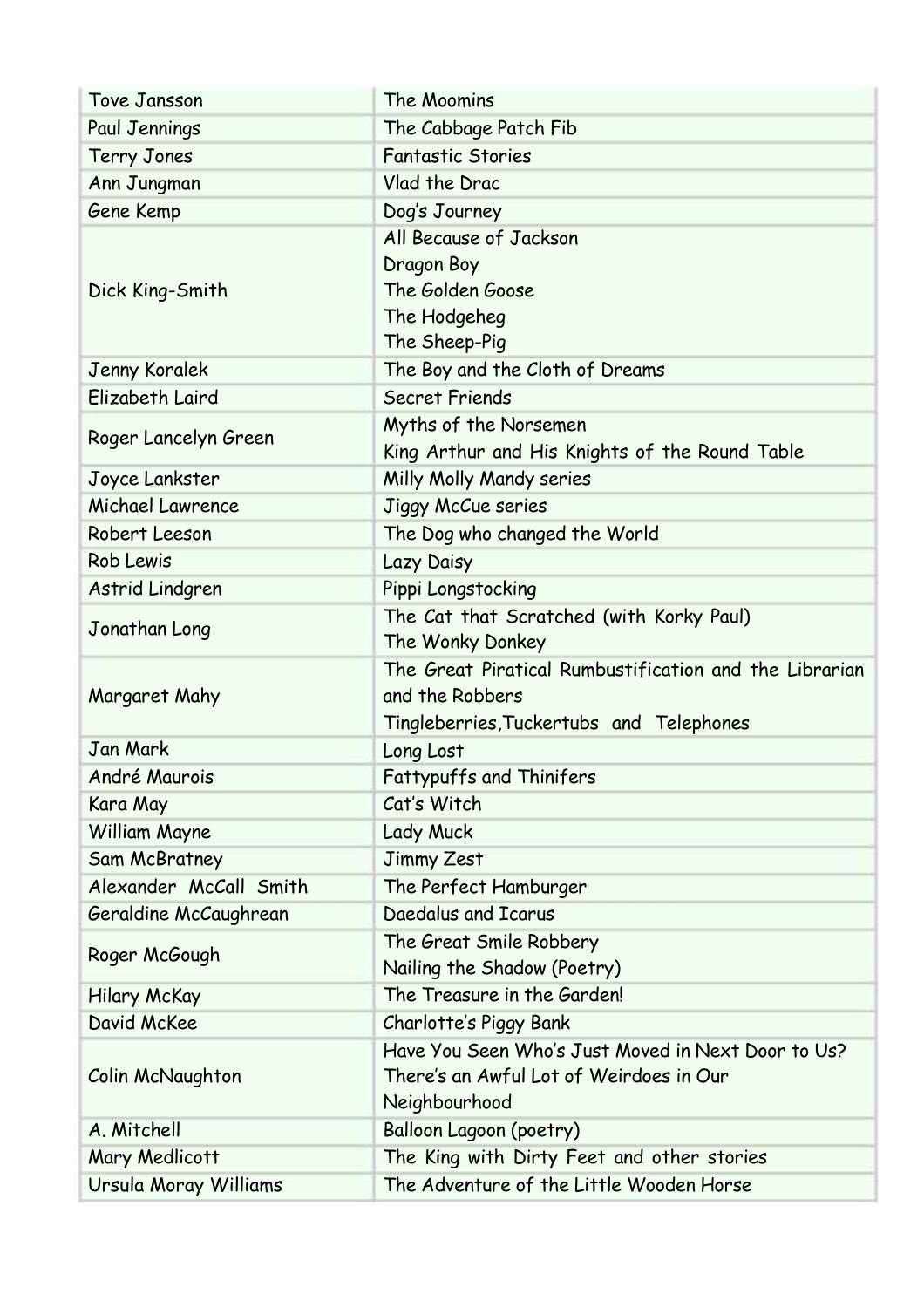| Michael Morpurgo       | <b>Black</b><br>Queen<br>Farm Boy<br>Muck and Magic Stories from the Countryside<br>The Butterfly Lion<br>The Dancing Bear<br>The Marble Crusher<br>Toro! Toro! |
|------------------------|-----------------------------------------------------------------------------------------------------------------------------------------------------------------|
| <b>Brian Moses</b>     | <b>Hysterical Historical Poems</b><br>Romans<br>Welcome to Snake Hotel<br>(All poetry)                                                                          |
| Jill Murphy            | The Worst Witch<br>A bad Spell for the Worst Witch                                                                                                              |
| Magdalen Nabb          | The Enchanted Horse                                                                                                                                             |
| Linda Newberry         | <b>Whistling Jack</b><br>Ice Cat                                                                                                                                |
| <b>Jenny Nimmo</b>     | The Owl Tree                                                                                                                                                    |
| Robert O'Brien         | Mrs Frisby and the Rats of Nimh                                                                                                                                 |
| Hiawyn Oram            | Little Brother and the Cough                                                                                                                                    |
| Florence Parry Heide   | The Shrinking of Treehorn                                                                                                                                       |
| <b>B.</b> Patten       | Juggling with Gerbils (poems)<br>Gargling with Jelly (Poems)                                                                                                    |
| Philippa Pearce        | A Dog So Small<br>The Battle of Bubble and Squeak<br>Mrs Cockle's Cat                                                                                           |
| K M Peyon              | The Pony that Went to Sea                                                                                                                                       |
| Rita Phillips Mitchell | Hue Boy                                                                                                                                                         |
| <b>Ann Pilling</b>     | Henry's Leg                                                                                                                                                     |
| J. Prelutsky           | Poems of a Nonny Mouse                                                                                                                                          |
| Alf Proysen            | Mrs Pepperpot                                                                                                                                                   |
| <b>Gwynedd Rae</b>     | Mary Plain series                                                                                                                                               |
| Mary Rayner            | The Small Good Wolf                                                                                                                                             |
| Shoo Rayner            | Dark Claw Series                                                                                                                                                |
| Lynne Reid Banks       | Harry the Poisonous Centipede<br>I Houdini                                                                                                                      |
| <b>Thomas Rockwell</b> | How to Eat Fried Worms                                                                                                                                          |
| Mary Rodgers           | <b>Freaky Friday</b>                                                                                                                                            |
| Michael Rosen          | Moving<br>You Can't Catch Me<br>Walking on the Bridge of your Nose<br>Michael Rosen's Book of Nonsense<br>Michael Rosen's Book of Very Silly Poems              |